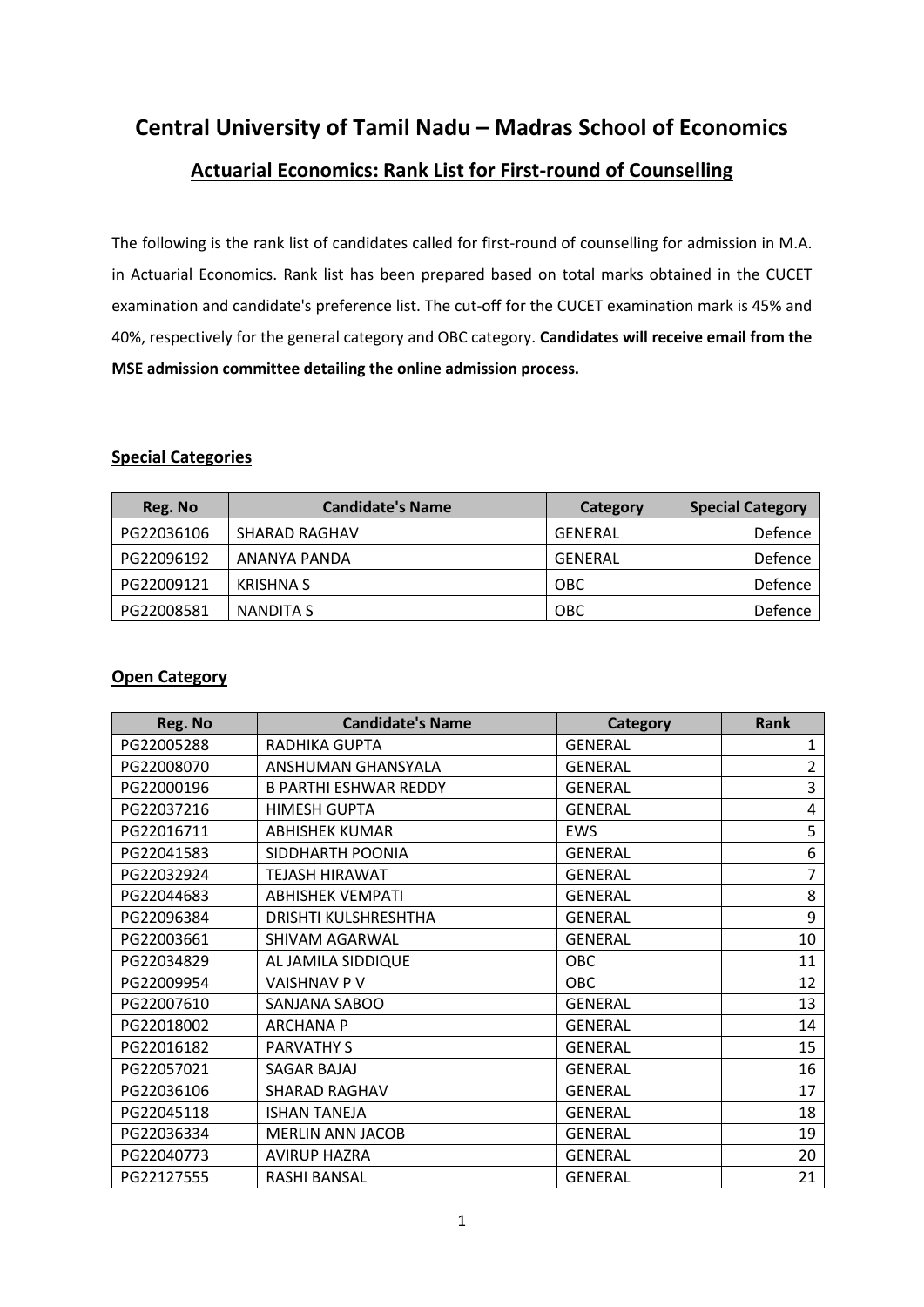| PG22036554 | THOMAS KARTHIK VARGHESE    | <b>GENERAL</b> | 22 |
|------------|----------------------------|----------------|----|
| PG22010111 | <b>VICKEY KUMAR GUPTA</b>  | OBC            | 23 |
| PG22123767 | SAI PRANAVI R              | <b>GENERAL</b> | 24 |
| PG22042794 | <b>ANKIT PATRO</b>         | <b>GENERAL</b> | 25 |
| PG22026291 | <b>BHAVIKA RAHEJA</b>      | <b>GENERAL</b> | 26 |
| PG22032546 | AISWARYA PRAKASH           | <b>GENERAL</b> | 27 |
| PG22053251 | NGAWANG LHATSHO THAKUR     | <b>GENERAL</b> | 28 |
| PG22005373 | DITIPRIYA GANGULY          | <b>GENERAL</b> | 29 |
| PG22026760 | AABHA PASSI                | GENERAL        | 30 |
| PG22022073 | <b>ISHITA DUTT</b>         | <b>GENERAL</b> | 31 |
| PG22116593 | <b>VAIBHAV MISHRA</b>      | <b>GENERAL</b> | 32 |
| PG22096891 | PRIYANSHI NAGRATH          | <b>EWS</b>     | 33 |
| PG22003468 | NAMRITA SHANKAR            | <b>GENERAL</b> | 34 |
| PG22079111 | ANJALI HARIDAS             | <b>GENERAL</b> | 35 |
| PG22017093 | <b>AMANPREET KAUR</b>      | <b>GENERAL</b> | 36 |
| PG22018981 | <b>VARNIKA GUPTA</b>       | <b>GENERAL</b> | 37 |
| PG22006445 | <b>MATHANGI WARRIER</b>    | <b>GENERAL</b> | 38 |
| PG22018477 | SREJITA BANERJEE           | <b>GENERAL</b> | 39 |
| PG22007558 | MEGHA PARAKH               | <b>GENERAL</b> | 40 |
| PG22005374 | <b>NABANKUR HUDA</b>       | <b>GENERAL</b> | 41 |
| PG22030777 | PRANJAL KHARBANDA          | <b>GENERAL</b> | 42 |
| PG22051012 | <b>MALAVIKA ARUN</b>       | <b>GENERAL</b> | 43 |
| PG22079254 | SOWPARNIKA R S             | <b>OBC</b>     | 44 |
| PG22056802 | RUDRANSHI VISHNOI          | <b>GENERAL</b> | 45 |
| PG22018412 | <b>BRITI KAR</b>           | <b>GENERAL</b> | 46 |
| PG22043373 | <b>RASHI MATHUR</b>        | <b>GENERAL</b> | 47 |
| PG22026543 | <b>BAGGAM NAVYA SHRUTI</b> | <b>EWS</b>     | 48 |
| PG22079331 | <b>SHAIFALI</b>            | <b>GENERAL</b> | 49 |
| PG22039059 | ANURIMA ROY                | <b>GENERAL</b> | 50 |
| PG22052942 | KULDEEP SINGH SAINI        | <b>EWS</b>     | 51 |
| PG22046978 | BENJAMIN B BEESHMA         | <b>GENERAL</b> | 52 |
| PG22042194 | VINOD JOSHI                | <b>GENERAL</b> | 53 |
| PG22004757 | ANNU ABRAHAM               | <b>GENERAL</b> | 54 |
| PG22015246 | DEVIKA VINOD               | <b>GENERAL</b> | 55 |
| PG22040366 | LAKSHNA B                  | <b>GENERAL</b> | 56 |
| PG22013896 | AKANKSHA PAWAR             | <b>GENERAL</b> | 57 |
| PG22008698 | RIYASHA MARICK             | <b>GENERAL</b> | 58 |
| PG22106540 | G SIVARAMAKRISHNAN         | <b>GENERAL</b> | 59 |
| PG22120471 | <b>TANYA GANGULY</b>       | <b>GENERAL</b> | 60 |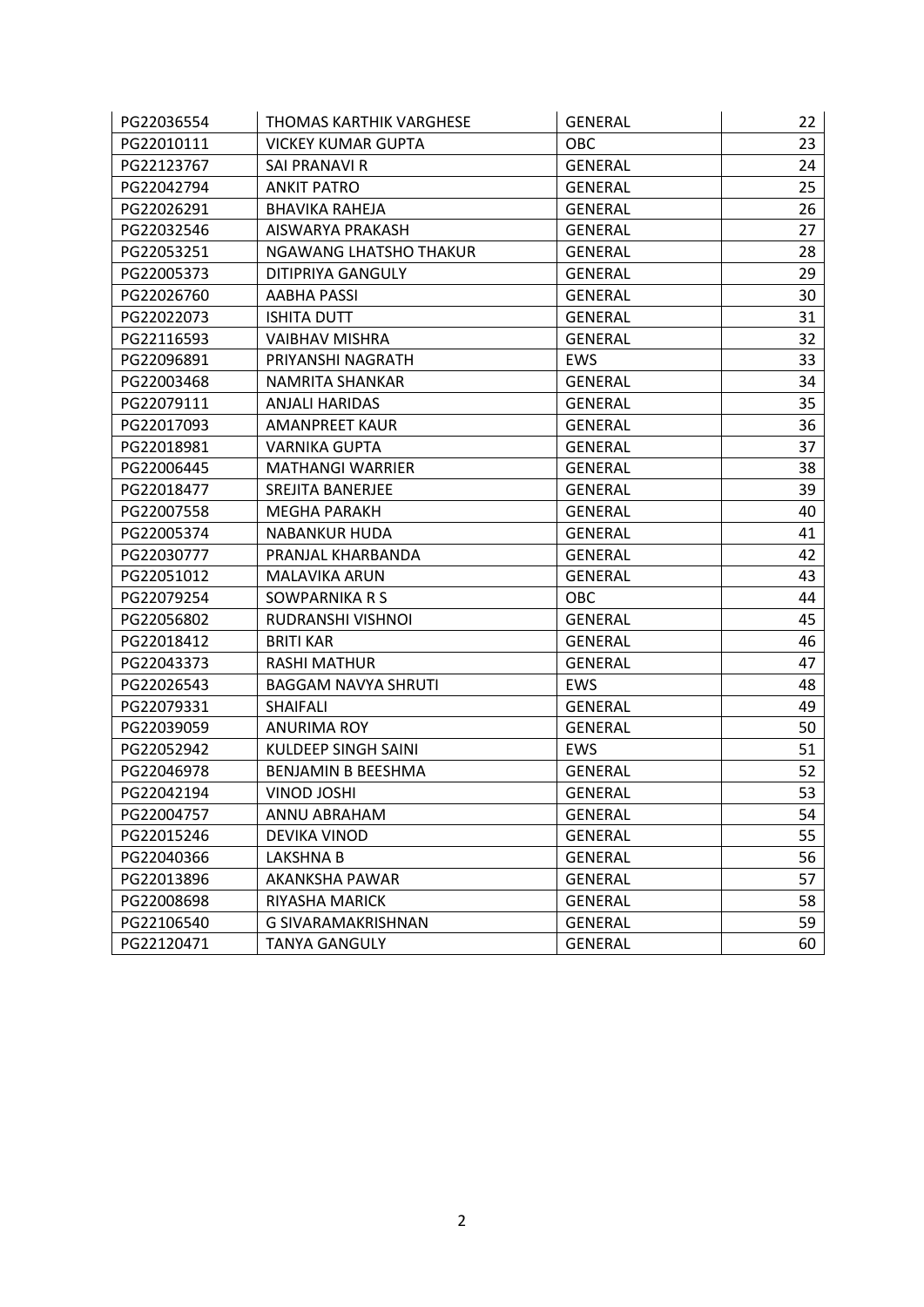## **EWS Category**

| Reg. No    | <b>Candidate's Name</b>     | Category   | Rank |
|------------|-----------------------------|------------|------|
| PG22016711 | ABHISHEK KUMAR              | EWS        |      |
| PG22096891 | PRIYANSHI NAGRATH           | EWS        | 2    |
| PG22026543 | <b>BAGGAM NAVYA SHRUTI</b>  | EWS        | 3    |
| PG22052942 | KULDEEP SINGH SAINI         | <b>EWS</b> | 4    |
| PG22077274 | <b>ABHIJAY NAIR</b>         | EWS        | 5    |
| PG22009440 | <b>ANJALI NAUTIYAL</b>      | EWS        | 6    |
| PG22041397 | <b>MUDIT VIKAS</b>          | EWS        | 7    |
| PG22029899 | <b>SUSHANT KUMAR GUNJAN</b> | EWS        | 8    |
| PG22043843 | KUNDAN KUMAR TIWARI         | EWS        | 9    |
| PG22100921 | <b>VAIBHAV SINGH</b>        | EWS        | 10   |

## **OBC Category**

| Reg. No    | <b>Candidate's Name</b>       | <b>Category</b> | Rank           |
|------------|-------------------------------|-----------------|----------------|
| PG22034829 | AL JAMILA SIDDIQUE            | <b>OBC</b>      | $\mathbf{1}$   |
| PG22009954 | <b>VAISHNAV P V</b>           | OBC             | $\overline{2}$ |
| PG22010111 | <b>VICKEY KUMAR GUPTA</b>     | OBC             | 3              |
| PG22079254 | SOWPARNIKA R S                | OBC             | $\overline{4}$ |
| PG22060150 | <b>RAJAT KUMAR</b>            | OBC             | 5              |
| PG22014059 | <b>KUMAR RAUSHAN</b>          | OBC             | 6              |
| PG22037600 | <b>SPARSH VERMA</b>           | OBC             | $\overline{7}$ |
| PG22026391 | <b>SAVITHA S</b>              | <b>OBC</b>      | 8              |
| PG22001844 | <b>RAHUL GIRI</b>             | OBC             | 9              |
| PG22095655 | KANIKA KUMAIN                 | OBC             | 10             |
| PG22032726 | <b>AMIRTHALL</b>              | OBC             | 11             |
| PG22094204 | D MANJU MONISHA               | OBC             | 12             |
| PG22009121 | <b>KRISHNAS</b>               | OBC             | 13             |
| PG22036337 | NANDANA MAJU                  | <b>OBC</b>      | 14             |
| PG22094102 | KUNDAN KUMAR SHARMA           | OBC             | 15             |
| PG22101298 | <b>GURMILAN KAUR</b>          | OBC             | 16             |
| PG22050620 | <b>KRITI GUPTA</b>            | OBC             | 17             |
| PG22120219 | <b>AJAY DIWACH</b>            | OBC             | 18             |
| PG22008581 | <b>NANDITA S</b>              | OBC             | 19             |
| PG22006044 | <b>GRACIAL SHALIN P</b>       | OBC             | 20             |
| PG22085676 | <b>ALANA BIJU</b>             | OBC             | 21             |
| PG22040015 | MEGHNA NANGYARATH GANESHAN    | OBC             | 22             |
| PG22047922 | <b>SHWETA VERMA</b>           | OBC             | 23             |
| PG22124865 | <b>NAMAN RASTOGI</b>          | OBC             | 24             |
| PG22001748 | <b>SREELAKSHMY S</b>          | OBC             | 25             |
| PG22090123 | THOGATA MOHAN KUMAR PRANEETHA | OBC             | 26             |
| PG22105848 | AMANDEEP SINGH SIHOTA         | OBC             | 27             |
| PG22069629 | NIVED P P                     | OBC             | 28             |
| PG22050519 | <b>SUBHADHARSHINI S</b>       | OBC             | 29             |